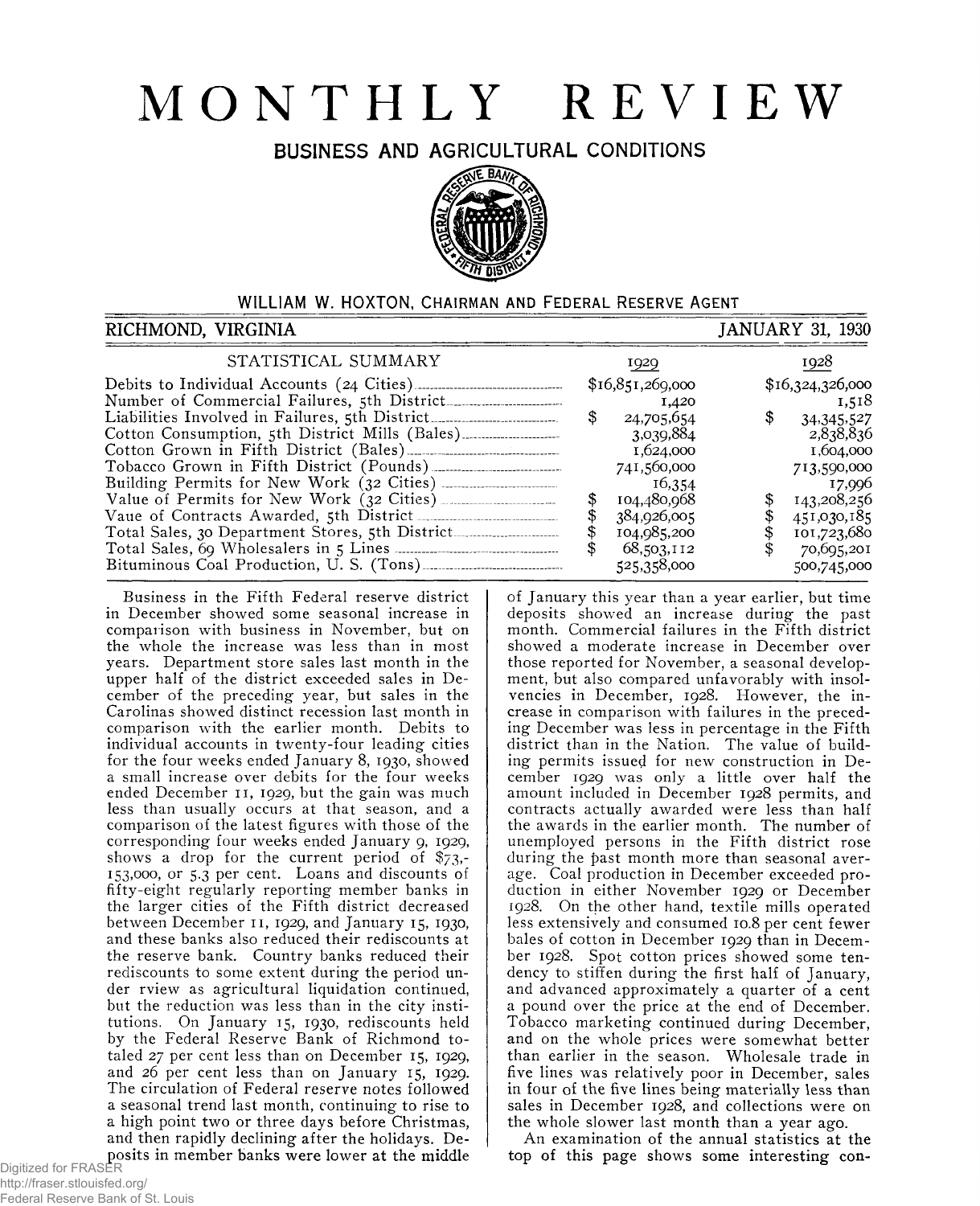trasts. Total debits to individual, firm and corporation accounts in the banks of twenty-four cities were more than half a billion dollars higher in 1929 than in 1928, but it is probable that a considerable part of this increase was due to increased trading in securities last year. The number of commercial failures and the liabilities involved were both less in 1929 than in 1928, and in fact both figures last year were lower than for several years. Cotton consumption in the Fifth district mills in 1929 exceeded the 1928 consumption, and the cotton crop of the district was larger last year than in the preceding year. Tobacco production in the Fifth district in 1929 exceeded the production in 1928. Department store sales were larger last year than in the preceding year, and bituminous coal production exceeded that of 1928. On the other hand, building permits issued for new construction last year were less numerous than those of the previous year, and valuation estimates of permits issued and of contracts actually awarded were materially lower than the corresponding figures in 1928. Wholesale trade showed declines in 1929 sales in every line for which data were available. Although the district grew a slightly larger cotton crop last year, the prices in 1929 were much lower and the crop brought much less money to the growers than the 1928 crops. Other farm prices were not materially different from those in 1928 except the prices received for apples and Irish potatoes, in both of which the yields were lower than in the earlier year and prices advanced accordingly. The Irish potato growers received approximately three times as much per bushel for their 1929 crop.

**RESERVE BANK OPERATIONS**—Member banks reduced their rediscounts at the Federal Reserve Bank of Richmond during the past month by 27 per cent, from \$41,122,000 on December 15, 1929, to \$29,918,000 on January 15, 1930. The reduction was partly due to continued liquidation of agricultural indebtedness, but to a greater degree was caused by a reduction of Government security holdings by large city banks and consequent repayment of loans at the reserve bank. This reduction in security holdings was advantageously made in the improved bond market following the decline in stocks in October and November. The decline in the volume of rediscounts held, and a reduction in holdings of acceptances purchased in the open market, lowered the total earning assets of the Federal Reserve Bank of Richmond from \$65,103,000 at the middle of December to \$5 1,555,000 at the middle of January. The circulation of Federal reserve notes of the Richmond bank followed a seasonal trend during the month under review. There was an increase from \$96,986,000 on December 15th to \$103,096,000 on December 23rd, and then a steady decline to \$86,373,000 on January 15th. Member bank reserve deposits at the Federal Reserve Bank of Richmond showed only a daily fluctuation between \$63,998,000 on December 15th and \$64,114,000 on January 15th. The cash reserves of the Richmond bank increased during the past month from \$102,422,000 to \$105,916,000, and the ratio of cash reserves to note and deposit liabilities combined rose from 63.39 per cent on December 15th to 69.06 per cent on January 15th.

For the first time since December 1927, the rediscounts for member banks held by the Federal Reserve Bank of Richmond were lower on January 15, 1930, than on the corresponding date of the preceding year, using mid-month statements of condition as a basis of comparison. Each month in 1928 and 1929 witnessed an increase in paper rediscounted for member banks over rediscounts held a year earlier, but on January 15, 1930, rediscounts held by the Richmond bank totaled only \$29,918,000 in comparison with \$40,530,000 held on January 15, 1928, a decrease in the current figure of 26 per cent. The decline was slightly more extensive in city bank rediscounts, but the paper held for country banks also declined materially. Total earning assets dropped during the year from \$65,898,000 to \$51,555,000. Federal reserve notes of the Richmond institution in actual circulation totaled \$86,373,000 on January 15th this year, compared with \$80,801,000 on January 15, 1929. Member bank reserve deposits at the Federal Reserve Bank of Richmond amounted to \$64,114,000 at the middle of January this year, a decline of slightly more than \$4,000,000 under the total of \$68,294,000 at the middle of January a year ago. The cash reserves of the Federal Reserve Bank of Richmond rose from \$86,934,000 on January 15, 1929, to \$105,916,000 on January 15, 1930, and the ratio of cash reserves to note and deposit liabilities combined increased accordingly, from 57.20 per cent last year to 69.06 per cent this year.

## **CONDITION OF FIFTY-EIGHT REPORTING MEMBER BANKS IN SELECTED CITIES**

| <b>ITEMS</b>                                                                                                                                | Jan. 15, 1930                | Dec. 11, 1929                | Jan. 16, 1929                |
|---------------------------------------------------------------------------------------------------------------------------------------------|------------------------------|------------------------------|------------------------------|
| Loans on Stocks & Bonds (including Gov-<br>ernments) $\dots \dots \dots \dots \dots \dots \dots \dots \dots$<br>All Other Loans & Discounts | \$188,682,000<br>309,650,000 | \$191,049,000<br>314,677,000 | \$188,672,000<br>330,242,000 |
| Total Loans & Discounts                                                                                                                     | 498,332,000                  | 505.726.000                  | 518,914,000                  |
| Total Investments in Bonds & Securities                                                                                                     | 153.199.000                  | 156,978,000                  | 159,304,000                  |
| Reserve Balance at Federal Reserve Bank                                                                                                     | 39.709.000                   | 38,934,000                   | 41,853,000                   |
|                                                                                                                                             | 11.481.000                   | 13.376.000                   | 11,840,000                   |
| Net Demand Deposits                                                                                                                         | 352,924,000                  | 354.130.000                  | 368,896,000                  |
| Time Deposits                                                                                                                               | 235.410.000                  | 233,107,000                  | 240,774,000                  |
| Borrowed from Federal Reserve Bank                                                                                                          | 14,258,000                   | 20,543,000                   | 20,173,000                   |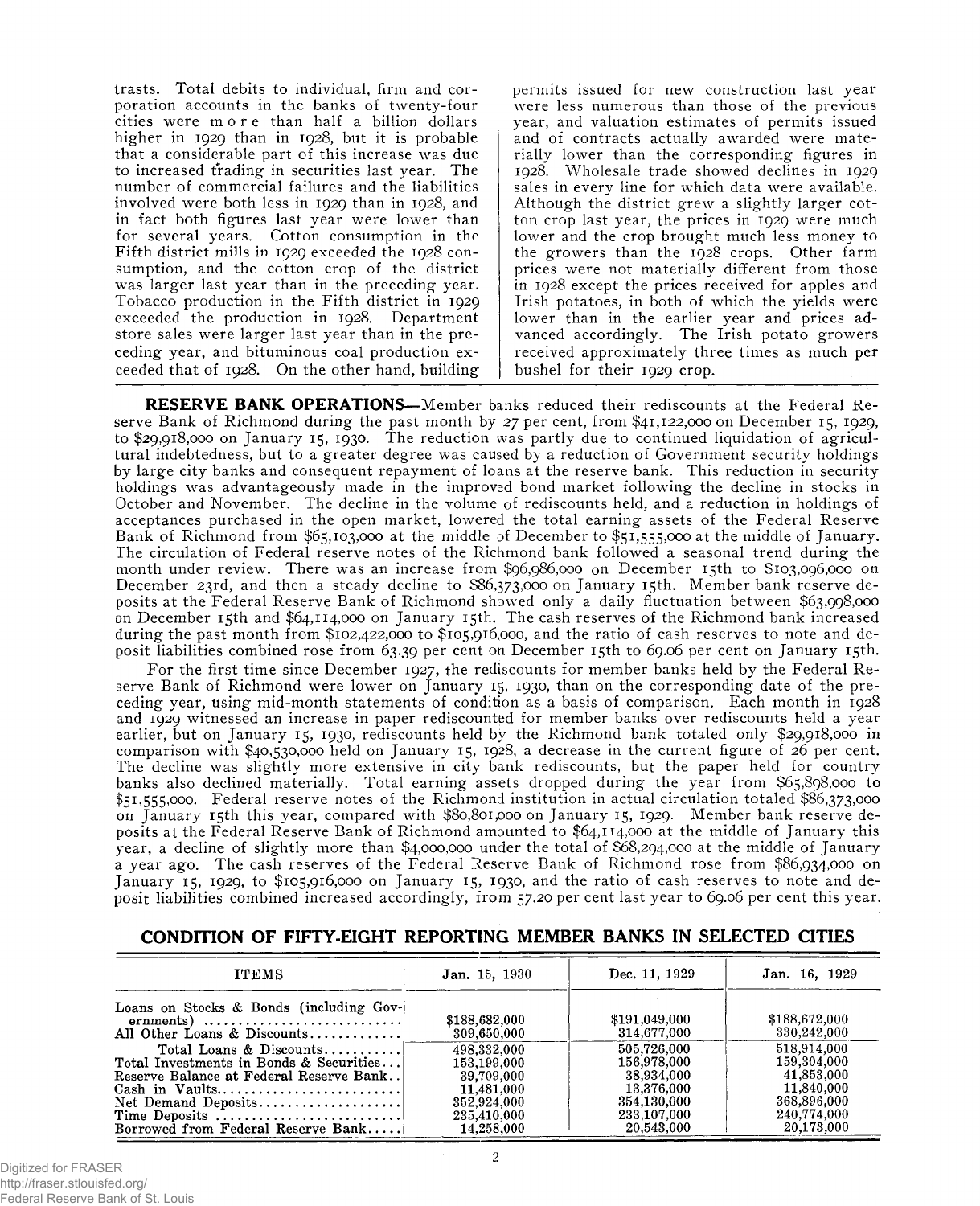The accompanying table shows the principal items of condition reported by fifty-eight member banks in selected cities as of three dates, January 15, 1930, December 11, 1929, and January 16, 1929, thus affording opportunity for comparison of the latest figures with those a month and a year earlier. It should be understood that the figures shown are not necessarily the highest or lowest that occurred during the periods reviewed, but represent the condition on the report dates only.

The past month witnessed a somewhat more extensive liquidation of indebtedness than usually occurs at that season of the year. Total loans and discounts at the reporting banks declined \$7,394,000 between December nth and January 15th, loans on stocks and bonds decreasing \$2,367,000 and all other loans dropping \$5,027,000. The banks also reduced their investments in bonds and securities by \$3,779,000 during the month, and lowered their cash in vaults by \$1,895,000. These changes enabled the reporting institutions to increase their reserve balances at the reserve bank by \$775,000, and to reduce their rediscounts at the reserve bank by \$6,285,000. In percentage the several changes were relatively small except for the reduction in rediscounts at the reserve bank, which amounted to slightly more than 30 per cent. Aggregate deposits increased \$1 ,097,000 during the month under review, in spite of the reduction in loans, an increase of \$2,310,000 in time deposits exceeding a decline of \$1,303,- 000 in demand deposits.

A comparison of the figures reported for January 15th this year with those for January 16, 1929, shows a decline of \$20,582,000 in loans, all of which was in the "All Other Loans" classification, loans on stocks and bonds increasing \$10,000 between the 1929 and 1930 dates. Investments in securities declined \$6,105,000 during the year, and the reporting banks reduced their rediscounts at the reserve bank by \$5,915,000. Cash in vaults declined \$359,000. Aggregate deposits declined \$2 1,336,000 between the middle of January last year and this, and the reporting banks consequently decreased their reserve deposits at the reserve bank by \$2,144,000. Of the aggregate decline in deposits, \$15,972,000 was in demand and \$5,364,000 in time deposits.

**SAVINGS DEPOSITS**—Twelve mutual savings banks in Baltimore had total deposits of \$189,-048,745 at the close of business December 31, 1929, a higher figure than either \$187,526,332 on deposit in the same banks on November 30, 1929, or \$187,161,472 on December 31, 1928. Fifty-eight regularly reporting member banks had time deposits totaling \$235,410,000 on January 15, 1930, compared with \$233,107,000 on December 11, 1929, and \$240,774,000 on January 16, 1929. The moderate increase in deposits reported during the past month by both the mutual savings banks and the member banks is seasonal, and is chiefly due to the crediting of interest at the end of the year.

| <b>CITIES</b>                   |                  | TOTAL DEBITS DURING THE FOUR WEEKS ENDED | ANNUAL TOTALS    |                   |                   |
|---------------------------------|------------------|------------------------------------------|------------------|-------------------|-------------------|
|                                 | Jan. 8, 1930     | Dec. 11, 1929                            | Jan. 9, 1929     | 1929              | 1928              |
| Asheville, N. C                 | 26,475,000<br>-S | 24.918,000<br>\$                         | \$<br>31,554,000 | \$<br>359.603.000 | \$<br>376,123,000 |
| Baltimore, Md.                  | 409,910,000      | 397,600,000                              | 410,430,000      | 5,213,517,000     | 4,945,085,000     |
| Charleston, S. C                | 25,550,000       | 24,400,000                               | 27,360,000       | 311,091,000       | 315,921,000       |
| Charleston, $W.$ Va             | 48,708,000       | 44,173,000                               | 45,123,000       | 520,814,000       | 477,480,000       |
| Charlotte, N. C                 | 52,428,000       | 52.092,000                               | 57.931.000       | 712,645,000       | 690,297,000       |
| Columbia, S. $C_1, \ldots, C_n$ | 27,866,000       | 23.376,000                               | 27.247,000       | 298,498,000       | 292,398,000       |
| Cumberland, Md                  | 8.678.000        | 9.347.000                                | 8,960,000        | 122.986.000       | 116,643,000       |
| Danville, Va                    | 11,295,000       | 14,155,000                               | 11,692.000       | 117,541,000       | 126,441,000       |
| Durham, N. C                    | 26.740.000       | 29,579,000                               | 31,122,000       | 365.631.000       | 373,997,000       |
| Greensboro, N. C                | 22,836,000       | 24.506.000                               | 26,419,000       | 298,587,000       | 301,850,000       |
| Greenville, S. C                | 22,052,000       | 21.070,000                               | 22,681,000       | 271,800,000       | 282,995,000       |
| $Hagerstown, M \ldots$          | 10.264,000       | 10.582,000                               | 10.293,000       | 135,037,000       | 128,120,000       |
| Huntington, $W.$ Va             | 24,010,000       | 24.499.000                               | 22.799,000       | 282,341,000       | 272,981,000       |
| Lynchburg. $Va$                 | 21,572,000       | 19.011.000                               | 21.456.000       | 245,153,000       | 243,080,000       |
| Newport News, Va                | 11,525,000       | 11.258.000                               | 10.550.000       | 131,734,000       | 121,517,000       |
| Norfolk, Va                     | 59.826,000       | 68.670.000                               | 74,171,000       | 777,358,000       | 789,082,000       |
| Portsmouth, Va                  | 4,636,000        | 5.225.000                                | 6,291,000        | 64,673,000        | 70,444,000        |
| Raleigh. N. $C_1, \ldots, C_n$  | 26.339,000       | 20.951.000                               | 27.446.000       | 390.057.000       | 297,228,000       |
| Richmond. Va                    | 142,488,000      | 148 219,000                              | 149.255.000      | 1,771,945,000     | 1,721,458,000     |
| Roanoke, $Va$                   | 34.241.000       | 32.946.000                               | 30.871.000       | 390.311.000       | 352,017,000       |
| Spartanburg, S. $C$             | 15,918,000       | 15.807.000                               | 15.941.000       | 177.427.000       | 174.634,000       |
| $\hat{W}$ ashington, D. C       | 230.384,000      | 239.299.000                              | 258,416,000      | 3,252,732,000     | 3,122.636,000     |
| Wilmington. $N. C$              | 18.270,000       | 15.804.000                               | 18,655,000       | 215.279.000       | 216.895,000       |
| Winston-Salem. N. C             | 37,939,000       | 42.064.000                               | 46,440,000       | 514,509,000       | 515,004,000       |
| District Total                  | \$1,319,950,000  | \$1,319,545,000                          | \$1,393,103,000  | \$16,851,269,000  | \$16,324,326,000  |

#### **DEBITS TO INDIVIDUAL ACCOUNTS**

The accompanying table shows debits to individual, firm and corporation accounts in the clearing house banks of twenty-four trade centers in the Fifth Federal reserve district, three equal periods of four weeks being given to allow for comparison of the latest available figures with those of the preceding like period and the corresponding period a *y* ear ago. In addition, total debits are shown by cities and the district for the calendar years 1929 and 1928.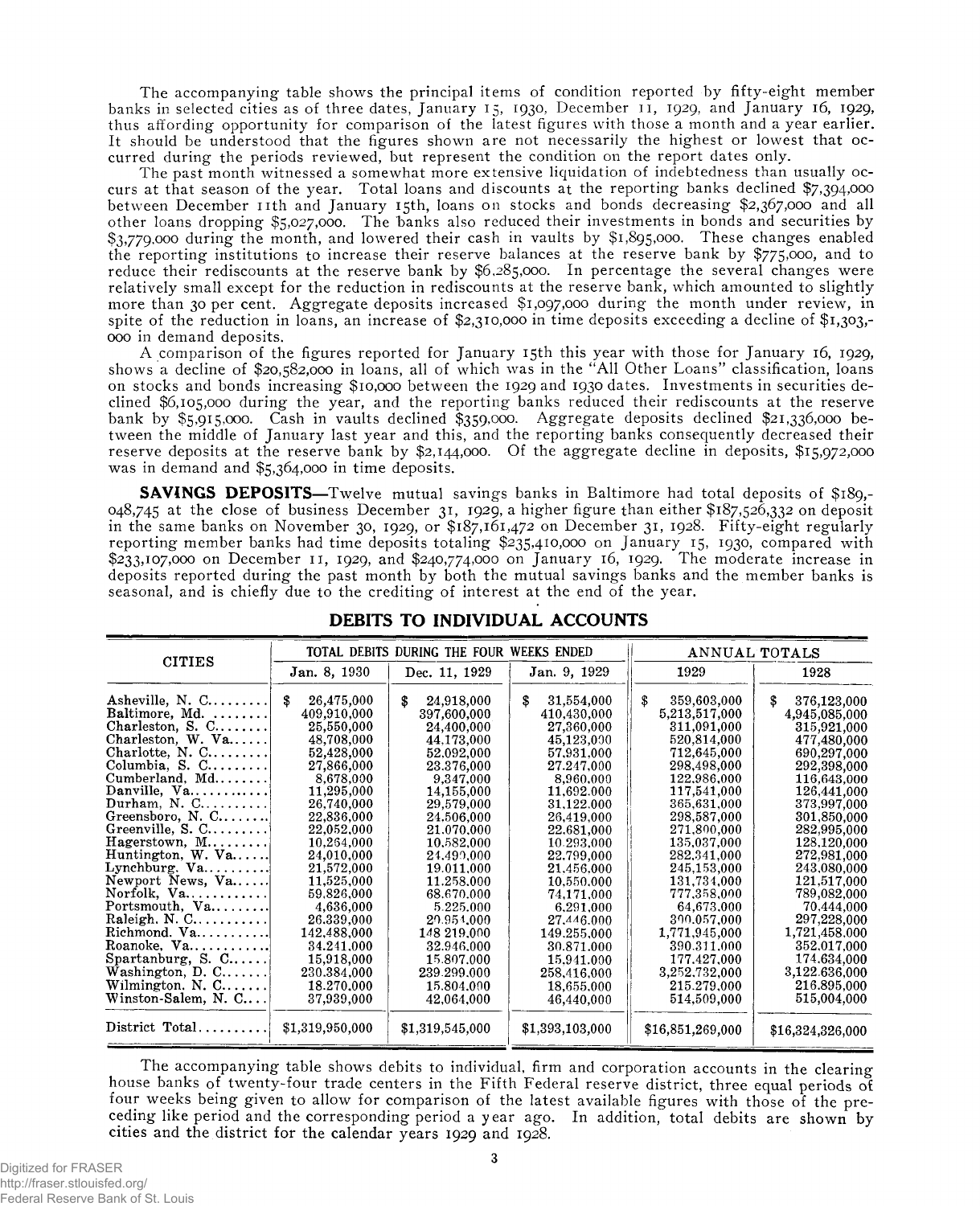During the four weeks ended January 8, 1930, total debits showed a very small increase over the total for the preceding four weeks, ended December 11, 1929, but the increase was less than usually occurs at this season, when end-of-the-year payments on or around the first of the year are expected to carry the total for the period to a high level. Thirteen cities reported larger figures for the four weeks ended January 8th, but eleven cities reported lower totals, an unusually large number of cities which failed to report seasonal gains.

In comparison with total debits reported for four weeks ended January 9, 1929, the aggregate for the corresponding four weeks ended January 8th this year shows a decline of \$73,153,000, or 5.3 per cent, only six cities reporting higher figures for the more recent period. These six cities were Charleston and Huntington, W. Va., Columbia, S. C., and Lynchburg, Newport News and Roanoke, Va.

Debits figures turned downward in November, after running ahead of 1928 figures most of the year, and continued lower than the year before through the rest of 1929, but the gains earlier in the year were more than sufficient to balance the declines and therefore the total of debits for 1929 was \$526,943,000, or 3.2 per cent, above the total for 1928. Fourteen cities reported higher figures for 1929, while ten cities declined from their 1928 totals. Several of the declines were due in part to lower returns for the 1929 cotton and tobacco crops. The three largest cities in the district reported higher figures last year, but probably increased trading in securities accounted for these gains.

**COMMERCIAL FAILURES**—Business failures usually increase in December, as a result of the pressure of year-end settlements, and 1929 was no exception, but the increase was moderate, insolvencies last month in the Fifth district numbering 116 in comparison with 98 in November. Liabilities involved in December failures totaling \$2,032,894 compared with \$1,907,499 in November. The December 1929 figures were also above those of December 1928, when 113 failures involving \$1,860,640 in liabilities were reported, but the district increases in the current figures were smaller in percentage than the average for the United States. Total Fifth district figures for the year 1929 show 1,420 insolvencies, with aggregate liabilities amounting to \$24,705,654, the best annual record since 1923 in the number of bankruptcies and since 1920 in total liabilities involved.

**EMPLOYMENT—**During the past month or six weeks, there seems to have been a distinct decline in employment at most points in the Fifth reserve district, and more skilled workers are out of work than at any previous time for many months. To a considerable extent present conditions are due to seasonal influences which retard outside work, but to this normal factor has been added a marked decline in construction activities. On the whole the industries of the district are using their usual quota of workers, but many workers in all branches of building trades and construction work cannot find steady employment. No signs of immediate improvement in the demand for labor are visible at present, but the consensus of opinion from leaders in many lines of business is that there will probably be a marked increase in employment in the late spring or summer. At present it appears that future improvement in employment conditions is largely dependent upon an increase in construction work.

**COAL**—Bituminous coal production in the United States in December 1929 totaled 46,200,000 net tons, a larger output than 45,677,000 tons in November and 44,083,000 tons in December 1928. Total production in the calendar year 1929 was approximately 525,358,000 net tons, an increase of 24,613,000 tons, or 4.9 per cent, over the production of 500,745,000 tons in 1928. West Virginia led all bituminous coal producing states in 1929, leading the next state in output in all but one or two months of the year.

**TEXTILES**—Textile mills in the Fifth reserve district consumed 202,317 bales of cotton in December 1929, of which the North Carolina mills used 105,357 bales, the South Carolina mills 89,442 bales, and the Virginia mills 7,518 bales. December consumption not only showed a seasonal decline from 243,209 bales used in November 1929, but was 10.8 per cent less than 226,764 bales consumed in December 1928. However, the decline in December consumption in comparison with that of December 1928 was less in percentage than the drop in National consumption, and the Fifth district used 44.57 per cent of the cotton consumed in the United States last month, compared with 42.52 per cent used in the district in December 1928. The three textile manufacturing states in the Fifth district consumed 3,039,884 bales of cotton in 1929, an increase of 201,048 bales, or 7.1 per cent, over 2,838,836 bales consumed in 1928. The mills in the district in 1929 consumed nearly twice as much cotton as the district produced, consumption exceeding production by slightly more than 1,400,000 bales.

#### **BUILDING OPERATIONS FOR THE MONTHS OF DECEMBER 1929 AND 1928.**

Building permits issued in thirty-two leading cities of the Fifth reserve district in December 1929 were less numerous and the estimated valuation was less than in December 1928. Permits issued last month for new construction totaled only 772, with estimated valuation of \$6,849,608, compared with 942 permits and a valuation of \$11,524,794 issued in December 1928. Alteration and repair permits issued last month totaled 1,395, compared with 1,373 in the corresponding month a year ago, but last month's valuation figures for this class of work amounted to only \$904,797 compared with \$1,498,789 in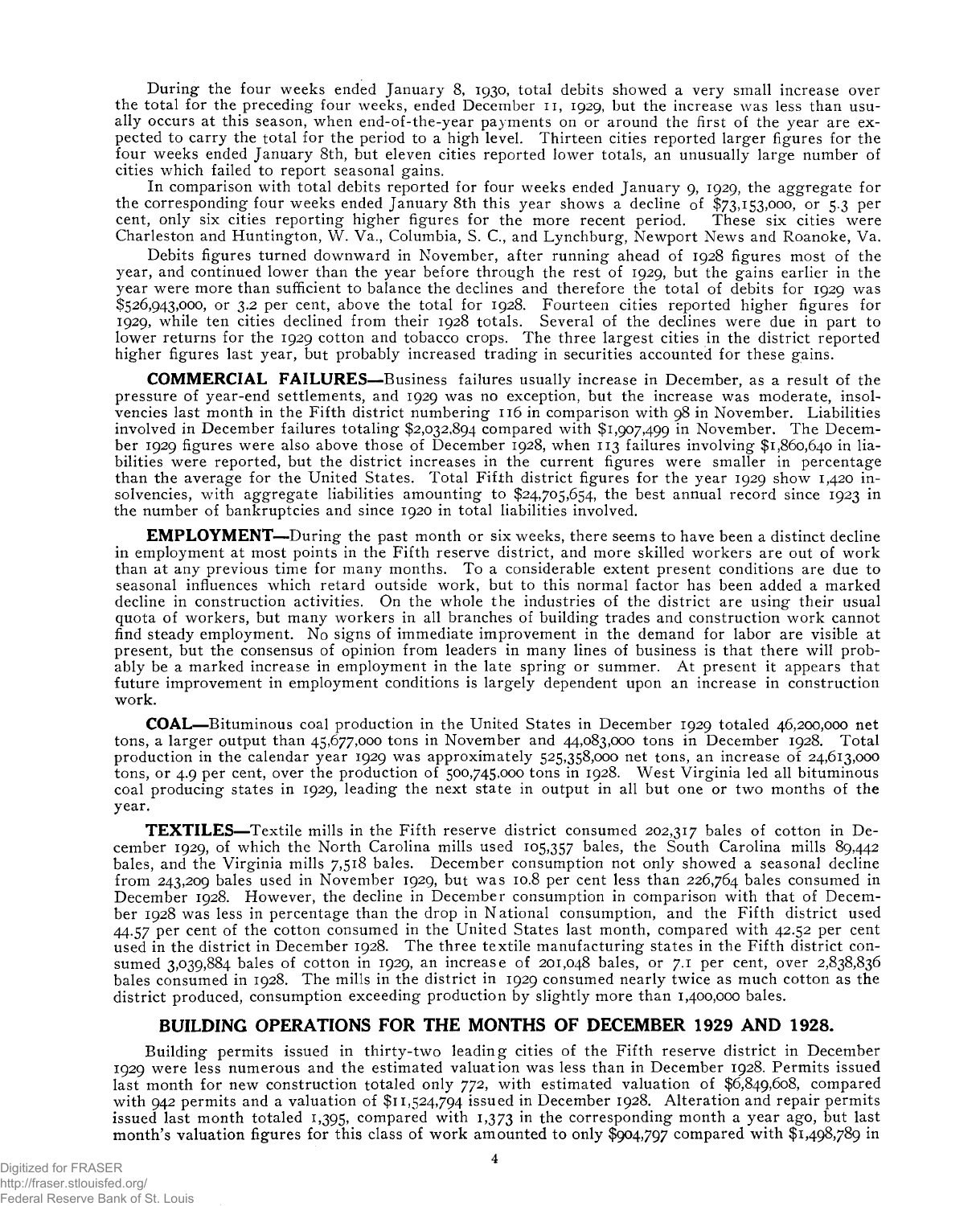December 1928. Combined valuation figures for all classes of work totaled \$7,754,405 in December 1929, a decline of \$5,269,178, or 40.5 per cent, under the total of \$13 ,023,583 for December 1928. Only eleven of the thirty-two reporting cities showed higher figures for December 1929 than for the corresponding month of the preceding year. Among the larger centers, Baltimore and Richmond reported larger figures last month than in the same month in 1928, but Washington, Norfolk, Winston-Salem and Charlotte reported smaller figures, the decline in Washington being nearly \$5,500,000,

|                    |                              |                 |                 | Permits Issued |                         |                    |              |              |              | Increase or<br>Decrease | Per Cent<br>οf                   |                  |
|--------------------|------------------------------|-----------------|-----------------|----------------|-------------------------|--------------------|--------------|--------------|--------------|-------------------------|----------------------------------|------------------|
|                    | <b>CITIES</b>                |                 | New             | Repairs        |                         | New Construction   |              |              | Alterations  | οf                      | Increase                         |                  |
| $\dot{\mathbf{z}}$ |                              | 1929            | 1928            | 1929           | 1928                    | 1929               | 1928         | 1929         | 1928         | Total<br>Valuation      | or<br>Decrease                   | ż                |
| 1                  | Baltimore, Md.               | 322             | 238             | 760            | 582                     | \$2.916.480        | \$1,304,960  | 364,800<br>S | 689,080<br>s | 1,287,240<br>\$.        | 64.6%                            | 1                |
| 2                  | Cumberland, Md               | 6 <sup>1</sup>  | 15              | 5              | 3 <sup>1</sup>          | 10.637             | 15,315       | 1,500        | 2,060        | 5,238                   | 30.1                             | $\boldsymbol{2}$ |
| 3                  | Frederick, Md                | 4               | 9               | 4              | 4                       | 645                | 304,400      | 1,695        | 11,100       | 313,160                 | 99.3                             | 3                |
| 4                  | Hagerstown, Md               | 11              | 10              | 1              | 5                       | 80,750             | 28.380       | 1,500        | 26,075       | 27,795                  | 51.0                             | 4                |
| 5                  | Salisbury, Md                | 15 <sup>1</sup> | 14              | 5              | 3                       | 30,460             | 6,975        | 7,950        | 900          | 30,535                  | 387.7                            | 5                |
| 6                  | Danville, Va                 | 31              | 7               | 5              | 7                       | 6,062              | 4.295        | 1,795        | 1,600        | 1,962                   | 33.3                             | 6                |
| 7                  | Lynchburg, Va                | 13              | 11              | 27             | 12                      | 163,390            | 10,240       | 10.390       | 7.016        | 156,524                 | 907.1                            | 7                |
| 8                  | Norfolk, Va.                 | 36              | 49              | 56             | 45                      | 70,075             | 131.845      | 15.295       | 56.635       | 103,110                 | 54.7                             | 8                |
| 9                  | Petersburg, Va               | 1               | 2               | 2              | 2                       | 1.250              | 18,250       | 3.950        | 2,500        | 15,550                  | 74.9                             | 9                |
| 10                 | Portsmouth, Va               | 8               | 12              | 12             | 7                       | 6.050              | 16.610       | 12.783       | 2,825        | 602                     | 3.1                              | 10               |
| 11                 | Richmond, Va                 | 48              | 57              | 53             | 31                      | 313,785            | 246,812      | 101,444      | 96.159       | 72,258                  | 21.1                             | 11               |
| 12                 | Roanoke, Va.                 | 22              | 29              | 7              | 20                      | 150,658            | 121.737      | 1,460        | 9,055        | 21,326                  | 16.3                             | Ī2               |
| 13                 | Bluefield, W. Va             | 31              | 8               | 0              | 3                       | 1.165              | 15,445       | 0            | 800          | 15.080                  | 92.8                             | 13               |
| 14                 | Charleston, W. Va.           | <b>38</b>       | 48              | 6              | 3                       | 161.361            | 121.400      | 4,392        | 36,050       | 8,303                   | 5.3                              | 14               |
| 15                 | Clarksburg, W. Va.           | 61              | 19              | 5              | 12                      | 3.590              | 11.175       | 12,750       | 12,800       | 7.635                   | 31.8                             | 15               |
| 16                 | Huntington, W.Va.            | 16              | 18              | $\overline{2}$ | 0                       | 5,000              | 37,500       | 560          | 0            | 31,940                  | 85.2                             | 16               |
| 17                 | Parkersburg, W. Va           | $\cdots$        | ----            |                |                         | -------            |              |              |              |                         |                                  | 17               |
| 18                 | Asheville, N.C               | 2               | 10 <sup>1</sup> | 26             | 29                      | 91,810             | 50,940       | 9.480        | 20,650       | 29,700                  | 41.5                             | 18               |
| 19                 | Charlotte, N. C              | 23              | 40              | 28             | 23                      | 79,825             | 394.805      | 14.167       | 38,975       | 339,788                 | 78.3                             | 19               |
| 20                 | Durham, N. C.                | 21              | 20              | 1              | $\overline{\mathbf{3}}$ | 262,350            | 150,755      | 1,600        | 155,830      | 42,635                  | 13.9                             | 20               |
| 21                 | Greensboro, N.C.             | 61              | 20              | 19             | 19 <sub>1</sub>         | 4,965              | 71,420       | 11,022       | 15,405       | $70,838$ –              | 81.6                             | 21               |
| 22                 | High Point, N. C             | 10 <sup>°</sup> | 30              | 1              |                         | 21.600             | 35,775       | 8,000        | 375          | 6,550                   | 18.1<br>$\overline{\phantom{a}}$ | 22               |
| 23                 |                              | 11              | 19              | 5              | 10                      | 12,000             | 330,250      | 57,925       | 13,000       | 273,325                 | — 79.6                           | 23               |
| 24                 | Rocky Mount, N.C.            | 10 <sup>1</sup> | 6               | 3              | 2                       | 11,980             | 4,945        | 3,150        | 600          | 9,585                   | 172.9                            | 24               |
| 25                 | Salisbury, N. C.             | 4               | 4               | $\bf{0}$       | 1                       | 2.725              | 12,600       | $^{0}$       | 1,500        | 11,375<br>—             | $-80.7$                          | 25               |
| 26                 | Wilmington, N.C              | 9               | 5               | 9              | 7                       | 20.700             | 17.750       | 5,400        | 9,100        | 750                     | $-2.8$                           | 26               |
| 27                 | Winston-Salem, N. C.         | 26              | 32              | 40             | 49                      | 20.965             | 213.390      | 22,539       | 20,603       | 190,489<br>—            | $-81.4$                          | 27               |
| 28                 | Charleston, S. C             | 10              | 13              | 21             | 22                      | 6.015              | 28.880       | 4,500        | 26,765       | 45,130<br>—             | 84.1<br>$\qquad \qquad$          | 28               |
| 29                 | Columbia, S. C               | 91              | 28              | 26             | 46                      | 118.025            | 123 150      | 15,650       | 17,595       | 7.070<br>—              | -5.0<br>$\qquad \qquad \qquad$   | 29               |
| 30                 | Greenville, S. C             | 5               | 13              | 24             | 15                      | 31,080             | 107,500      | 26,605       | 6,325        | 56,140                  | $-49.3$                          | 30               |
| 31                 | Rock Hill, S. C.<br>$\cdots$ | 4               | 10              | 3              | 6                       | 1,375              | 8,395        | 675          | 1,335        | 7,680                   | 78.9                             | 31               |
| 32                 | Spartanburg, S. C.           | 23              | 6               | 19             | 10 <sup>1</sup>         | 69.385             | 3,450        | 3,940        | 3,896        | 65,979                  | 898.2                            | 32               |
| 33                 | Washington, D. C.            | 47              | 140             | 220            | 386                     | 2,173,450          | 7,575.450    | 177,880      | 212,180      | $-5,436,300$            | $-69.8$                          | 133              |
|                    | Totals                       | 772             | 942             | 1,395          |                         | 1,368 \$ 6,849,608 | \$11,524,794 | 904.797<br>s | \$1,498,789  | $$-5,269,178$ - 40.5%   |                                  |                  |

— Denotes decrease.

NOTE— The figures in the above table reflect the amount of work provided for in the corporation limits of the several cities, but take no account of suburban developments.

Total building permit figures for the entire year 1929 show a decrease in the number of permits issued for new work in comparison with 1928, and valuation figures also showed a marked decline last year. The thirty-two cities issued 16,354 permits for new construction in 1929, compared with *17,996* permits issued for similar work in 1928, and the 1929 valuation of \$104,480,968 compares even more unfavorably with a total valuation of \$143,208,256 in 1928.

The F. W. Dodge Corporation reports contracts actually awarded in the Fifth reserve district totaling only \$13 ,417,233 in December 1929, of which \$5,474,923 was for residential construction. Contracts awarded in December 1928 totaled \$29,972,785, more than twice the figure for last month. Total contract award figures in the district in 1929 reached \$384,926,005, a decrease of 14.7 per cent under the total of \$451,030,185 awarded in 1928. The decline in residential construction last year was slightly larger than the decrease in other construction.

**COTTON STATISTICS**—Spot cotton prices on leading Southern markets did not change materially during the month between December 13th and January 17th, but the trend was slightly upward. On December 13th the average price for middling upland short staple cotton on ten markets was 16.61 cents per pound, but after dropping slightly lower during the week ended December 20th the price decline was checked and rose to an average of 16.80 cents on January 17th, the latest date for which figures are available. On January 18, 1929, the average price was 19.12 cents per pound, or approximately \$11.50 a bale higher than on the corresponding date this year.

Cotton consumption in American mills in December totaled 453,892 bales, according to the report of the Bureau of the Census made public on January 15th. This figure shows a decrease from 544,510 bales consumed during the month of November last year, and is 14.9 per cent less than 533,301 bales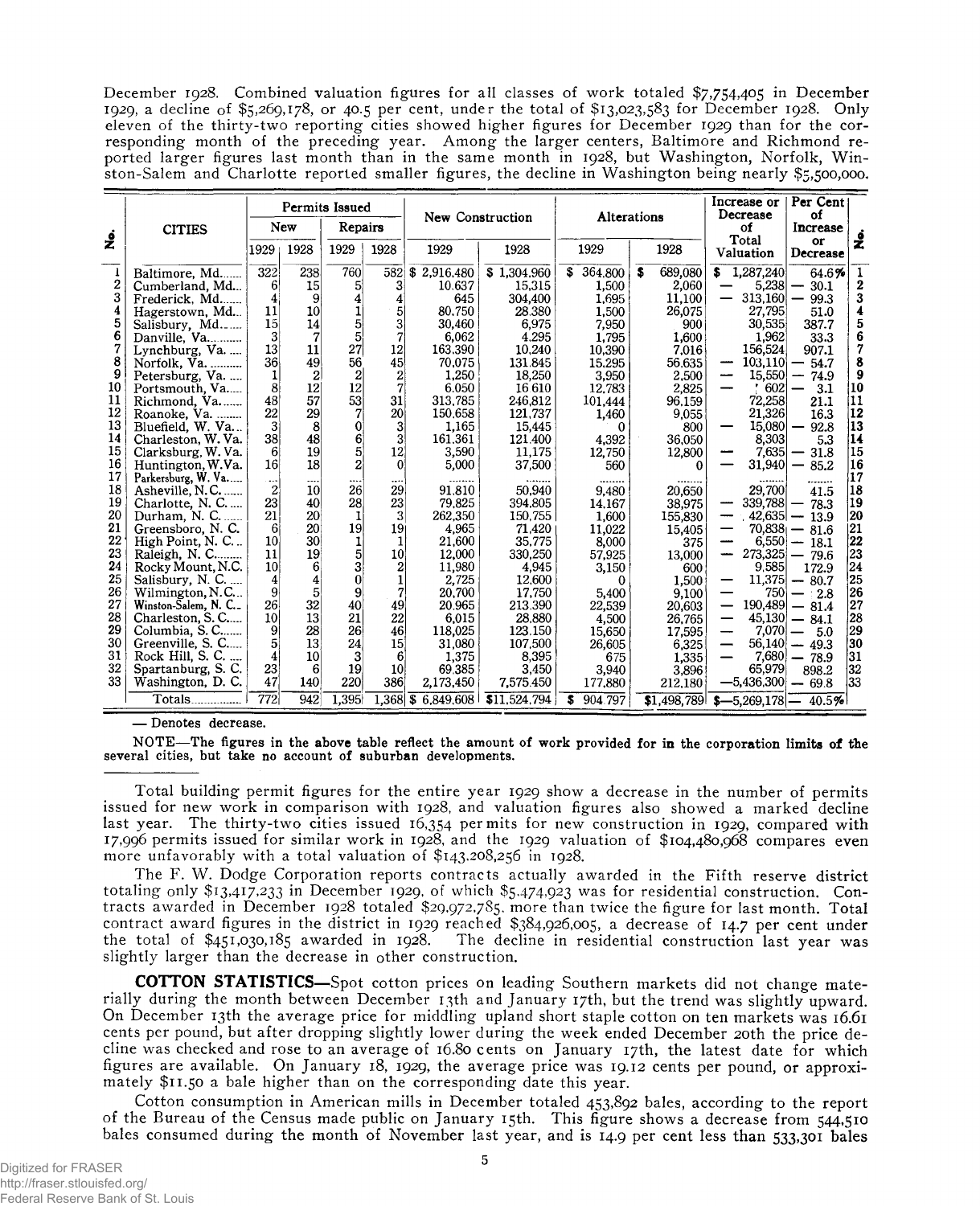consumed in December 1928. Total consumption during the five months of the present cotton year amounted to 2,742,602 bales, compared with 2,779,359 bales consumed during the five months ended December 31, 1928. Cotton on hand at manufactuuring establishments on December 31, 1929, totaled 1 ,844,248 bales, compared with 1,671,829 bales held on November 30, 1929, and 1,733,930 bales held on December 31, 1928. Bales in public warehouses and compresses numbered 5,914,422 at the end of December, against 5,841,950 at the end of November, and 5,236,722 on December 31, 1928. Exports of cotton totaled 910,321 bales in December, compared with 1,048,760 bales sent abroad in November 1929 and 1,057,075 bales in December 1928. Imports last month totaled 36,190 bales, compared with 35,502 bales imported in November and 39,630 bales in December 1928. Consumption of cotton in the cotton growing states totaled 353,971 bales in December, compared with 404,807 bales used in December 1928. Last month's consumption in the cotton growing states amounted to 77.99 per cent of National consumption, compared with 75.91 per cent of National consumption used in the cotton growing states in December a year ago. Of the 353,971 bales consumed in the cotton growing states last month, Fifth reserve district states used 202,317 bales, or 57.2 per cent.

**CROP ESTIMATES**—The yields of most crops were larger in the Fifth reserve district in 1929 than in 1928, although the price situation for cotton, one of the leading crops, was less satisfactory. Corn, cotton, tobacco, sweet potatoes, oats, wheat and peanuts turned out larger yields than in 1928, while Irish potato, hay, apples and sorghum syrup yields were less. Prices for Irish potatoes were practically three times as high in 1929 as in 1928, however, and last year's crop was much more profitable than the earlier one. We include a table showing yields for 1929 and 1928 of the principal crops in the district, the figures being final official estimates as of December 1st.

| Crops                                         | Years                        | Maryland                 | West Virginia            | Virginia                   |                            | North Carolina South Carolina |
|-----------------------------------------------|------------------------------|--------------------------|--------------------------|----------------------------|----------------------------|-------------------------------|
| Corn (bus.)                                   | . 1929<br>1928               | 18.135.000<br>20,000,000 | 13.892.000<br>16,524,000 | 44.138,000<br>44,715,000   | 48.623.000<br>40,830,000   | 23,321,000<br>17,064,000      |
| Cotton (bales)                                | $\dots\dots1929$<br>1928     | .<br>. <b>.</b>          | .<br>. <b>.</b>          | 44.000<br>42,000           | 735,000<br>836,000         | 845,000<br>726,000            |
| Tobacco (lbs.)                                | .1929<br>.<br>1928           | 25.600.000<br>21,930,000 | 6.588.000<br>5,100,000   | 118.320.000<br>104,864,000 | 508.060.000<br>499,408,000 | 82,992,000<br>82,288,000      |
| Irish Potatoes $(bus.) \ldots 1929$           | 1923                         | 3.345,000<br>4.630,000   | 6,555,000<br>7.500.000   | 17,461,000<br>21,618,000   | 8.130,000<br>10,545,000    | 2,354,000<br>4.068.000        |
| Sweet Potatoes (bus.)1929                     | 1928                         | 1,500,000                | 240.000<br>204,000       | 6,705,000<br>6,336,000     | 9.126,000<br>7,840,000     | 5,750,000<br>4,214,000        |
| Oats (bus.)                                   | . 1929<br>1928               | 210.000<br>559,000       | 5.616,000<br>5,712,000   | 3.841,000<br>4,641,000     | 6.192,000<br>4.202,000     | 11,016,000<br>7,751,000       |
| Wheat (bus.)                                  | $\ldots$ 1929<br>1928        | 9.290.000<br>8,586,000   | 1.782.000<br>1,586,000   | 8.960.000<br>9.758,000     | 5,347,000<br>5,150,000     | 768.000<br>800,000            |
| Hay (tons)                                    | .1929<br>.<br>1923           | 391.000<br>508,000       | 1,163.000<br>1,199,000   | 1,400,000<br>1,479,000     | 920.000<br>860,000         | 316,000<br>380,000            |
| Peanuts (lbs.)                                | $\ldots \ldots 1929$<br>1928 |                          | .                        | 146.080.000<br>141.056.000 | 224.400.000<br>215,250,000 | 10.290.000<br>9,660,000       |
| Apples (bus.) $\ldots$                        | 1929<br>1923                 | $\bullet$<br>1,700,000   | 5.600,000<br>8,750,000   | 13,000,000<br>16,100,000   | 2,628,000<br>5,040,000     | 308,000<br>480,000            |
| Apples, Commercial<br>$(bbls.) \ldots \ldots$ | .1929<br>1923                | 455.000<br>442.000       | 1.400,000<br>1,470,000   | 3,100,000<br>3,700,000     | 150.000<br>250,000         | . <b>.</b>                    |
| Sorghum Syrup (gals.).1929                    | 1928                         | .<br>.                   | 630,000<br>616,000       | 810.000<br>1,032,000       | 1.880,000<br>1,720,000     | 1,292,000<br>1,296,000        |

\* These figures not available.

**TOBACCO MARKETING—North Carolina** tobacco markets sold 44,320,840 pounds of producers' tobacco in December 1929, compared with 50,503,248 pounds sold in December 1928. Total sales this season to January 1, 1930, amounted to 445,484,653 pounds, practically the same as sales totaling 445,- 722,991 pounds sold of the 1928 crop prior to January 1, 1929. Prices received in North Carolina last month averaged \$18.60 per hundred pounds, a lower figure than \$18.95 Per hundred received for tobacco sold in December a year ago. Winston-Salem led in sales in December with 8,714,925 pounds, and Wilson ranked second with 6,153,688 pounds. In total sales this season, Wilson leads with 72,992,- 182 pounds, Greenville ranking second with 45,757,905 pounds and Winston-Salem a close third with 43,784,828 pounds. Fuquay Springs led in price in December with an average of \$21.67 per hundred pounds, Mebane being second with \$2 1.04. **Virginia** leaf tobacco markets sold 24,105,346 pounds for growers in December, at an average price of \$18.25 per hundred pounds. In December 1928, Virginia markets sold 21,228,552 pounds of tobacco, at \$16.59 per hundred pounds. Total sales this season to January 1st were 81,826,767 pounds, compared with 73,827,948 pounds of the 1928 crop sold during the corresponding period a year ago. The tobacco sold in Virginia in December was of the following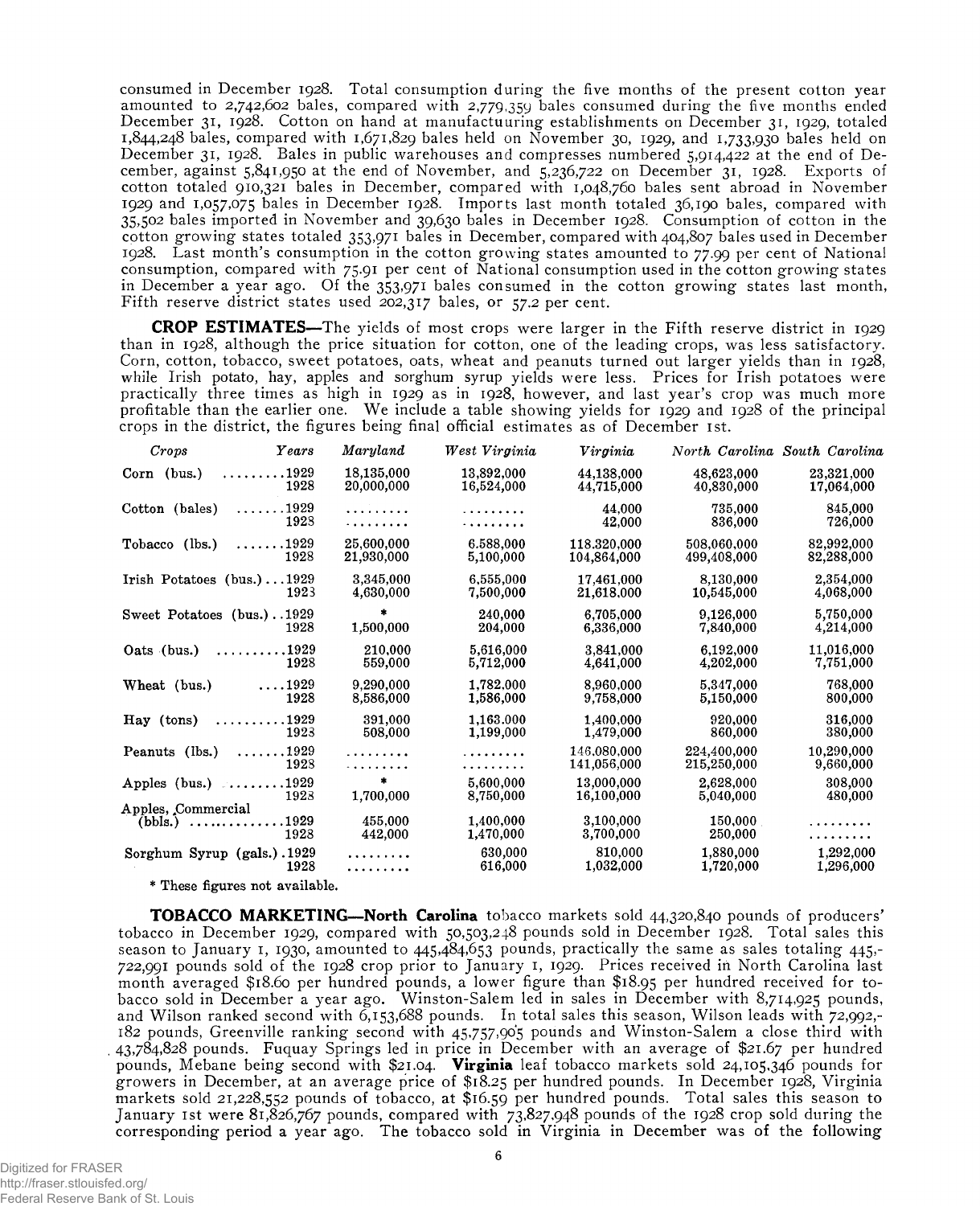types: flue-cured, 15,356,966 pounds, at \$17.65 per hundred; fire-cured, 5,246,964 pounds, at \$18.29 per hundred; burley, 2,374,154 pounds, at \$24.11 per hundred; and sun-cured, 1,127,262 pounds, at \$14.04 per hundred. The burley market at Abingdon opened December 1st, and scales during December were the largest on record for the month. Sales of fire-cured were the largest for any December since 1925, and the price received for sun-cured tobacco last month was the highest December price in four years. The quality of tobacco sold last month was better than in most years, the fire-cured crop being especially good. Among the individual markets, Danville led in sales last month with 7,756,022 pounds, and South Boston was second with 3,557,977 pounds, both cities being flue-cured markets. Lynchburg led in fire-cured sales with 1,582,940 pounds, Farmville ranking second with 1,363,577 pounds. All sun-cured tobacco was sold on the Richmond market, and Abingdon handled the Burley sales. South Hill led the flue-cured markets in average price with \$19.21 per hundred pounds, and Amelia led the fire-cured markets with \$20.35 Per hundred, but Amelia sold only 94,950 pounds.

### **\_\_\_\_\_\_\_\_\_\_\_\_\_\_\_\_\_\_\_\_\_\_\_\_ WHOLESALE TRADE, DECEMBER 1929**

| Percentage increase in December 1929 sales, over sales in December 1928:          |              |            |                              |            |
|-----------------------------------------------------------------------------------|--------------|------------|------------------------------|------------|
| 27 Groceries                                                                      | 10 Dry Goods | 5 Shoes    | 15 Hardware                  | 12 Drugs   |
| $-4.4$                                                                            | $-7.9$       | 1.1        | $-16.1$                      | $-12.4$    |
| Percentage increase in December 1929 sales, over sales in November 1929:          |              |            |                              |            |
| $-8.5$                                                                            | $-28.9$      | $-50.6$    | $-14.2$                      | $-7.0$     |
| Percentage increase in total sales during 1929, compared with sales in 1928;      |              |            |                              |            |
| $-3.0$                                                                            | $-5.9$       | $-1.5$     | $-4.6$                       | - 6        |
| Percentage increase in stock on Dec. 31, 1929, over stock on Dec. 31, 1928:       |              |            |                              |            |
| $-5.5(10^*)$ $-13.4(4^*)$                                                         |              | $21.9(4*)$ | $-4.8(8^*)$                  | $\cdots$   |
| Percentage increase in stock on Dec. 31, 1929, over stock on Nov. 30, 1929:       |              |            |                              |            |
| $-11.3(10^*)$                                                                     | $-4.4(4^*)$  | $20.3(4*)$ | $-4.9(8^*)$                  |            |
| Percentage of collections in December to accounts receivable on December 1, 1929: |              |            |                              |            |
| $62.6(17*)$                                                                       | $39.9(7^*)$  | $40.7(4*)$ | $35.2(12*)$                  | $54.7(9*)$ |
| -Denotes decreased percentage.                                                    |              |            | * Number of reporting firms. |            |

Sixty-nine wholesale firms, representing five leading lines, sent reports to the Federal Reserve Bank of Richmond on their December 1929 business. All lines showed lower sales during the month than in November, most of the decreases being seasonal, but all of the five lines except shoes also showed lower sales last month in comparison with sales in December a year ago, hardware and drugs reporting declines of 16.1 per cent and 12.4 per cent, respectively. Total sales in the year 1929 were lower in every line for which figures are available than sales in 1928, dry goods showing the greatest decline with 5.9 per cent.

Stock figures are available for four of the five lines of trade reported upon, and three of them show seasonal reductions in December in comparison with stocks on hand at the end of November. At the end of 1929 stocks of groceries, dry goods and hardware were smaller than those on December 31, 1928, but shoe stocks were materially larger on December 31, 1929, than on either December 31, 1928, or November 30, 1929.

Collections were somewhat better in December 1929 than in November in all lines except hardware, but were slower than in December 1928 in all lines except drugs, in which the percentage of receivables collected during the month was exactly the same as in the previous December.

| FIGURES ON RETAIL TRADE<br>As Indicated By Reports from Thirty Representative Department Stores for the Month of December 1929                       |                                                               |
|------------------------------------------------------------------------------------------------------------------------------------------------------|---------------------------------------------------------------|
| Percentages increase in December 1929 sales, compared with sales in December 1928:<br><i>Baltimore</i><br>Washington<br>Other Cities<br>6.2<br>— 4.6 | $\boldsymbol{\mathit{D}}\boldsymbol{\mathit{istrict}}$<br>1.8 |
| Percentage increase in total sales during 1929, over total sales in 1928:<br>$-2.0$<br>5.4<br>3.2                                                    | 3.2                                                           |
| Percentages increase in December sales over December sales during the three years 1923-1925, inclusive:<br>20.6<br>2.2<br>16.9                       | 15.7                                                          |
| Percentage increase in stock on hand December 31, 1929, over stock on December 31, 1928:<br>$-5.5$<br>$-3.8$<br>2.4                                  | $-2.2$                                                        |
| Percentage increase in stock on hand December 31, 1929, over stock on November 30, 1929:<br>$-18.2$<br>$-20.4$<br>$-20.8$                            | $-19.6$                                                       |
| Percentage of sales in December 1929 to average stock carried during that month:<br>41.3<br>51.4<br>55.7                                             | 51.1                                                          |
| Percentage of total sales during 1929 to average stock carried each month:<br>280.1<br>366.1<br>376.4                                                | 352.5                                                         |
| Percentage of collections in December to total accounts receivable on December 1st:<br>31.0<br>31.2<br>21.5                                          | 26.2                                                          |

— Denotes decreased percentage.

Department store sales in the Fifth reserve district were 1.8 per cent larger in dollar amount in December 1929 than in December 1928, and total sales during the year 1929 exceeded 1928 sales by an